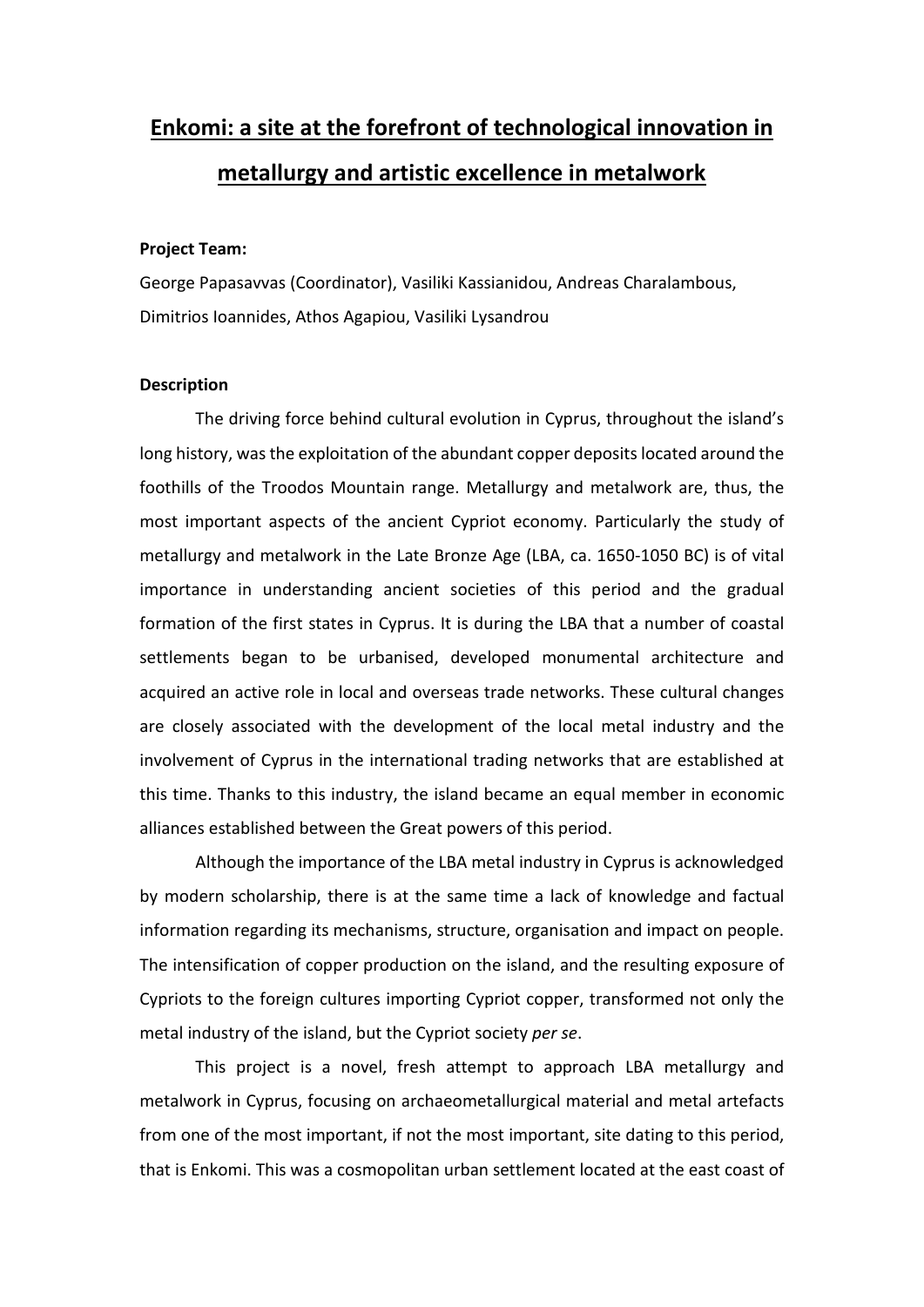the island, facing the Syropalestinian coast, that was perhaps the main port of export of Cypriot copper. The site covers an extensive chronological span, from the initial stages of the LBA until its end, enabling the diachronic study of Cypriot LBA metallurgy and the recording of possible changes in metalworking technologies. In addition to many finds associated with metallurgy, such as metallurgical installations, slag, tools, crucibles, moulds, etc, Enkomi has delivered a large number of bronze artefacts, larger than any other site of the island, that are of an exceptional quantity and of original types, and often denote a technological excellence that cannot be paralleled elsewhere, not only on the island itself, but in the ancient Mediterranean in general. The typology of the metal artefacts, their sources of inspiration and their technological achievement will be discussed in detail, as well as the patterns of distribution of specific types within and beyond the island. In addition, the patterns of deposition of these artefacts in various contexts, and issues regarding their function in secular, ritual or sacred occasions, such as mortuary display or cult rituals, will be further evaluated.

This isthe first time that the metallurgical and metalworking assemblages from this site will be extensively studied in detail, using a combination of interdisciplinary methods of analysis for the compositional and technological characterisation of the artefacts, such as petrography, Scanning Electron Microscopy, and physico-chemical characterisation. The site of Enkomi is characterised by a large number of metallurgical finds, which can only be processed through innovative technologies and analytical tools such as the Geographical Information Systems (GIS). A large number of these finds have already been recorded as part of the research of the team of this project. Since we now have a good knowledge of the excavated material, these technologies will enable us to move on to the analysis and interpretation of the relevant finds. This will lead to a more comprehensive and concrete picture of the organization of the Cypriot metal industry during the Late Bronze Age and of the involvement of the island in international trade and industrial networks. Archaeometallurgical remains, such as tuyères, crucibles, bellows, slag, and moulds, as well as metal artefacts from Enkomi will be introduced in a digital database, which will be linked to a GIS platform with spatial information of each find location. The end target is to produce a scientific and comprehensive publication, a key reference for this very important and still very promising material from Enkomi.